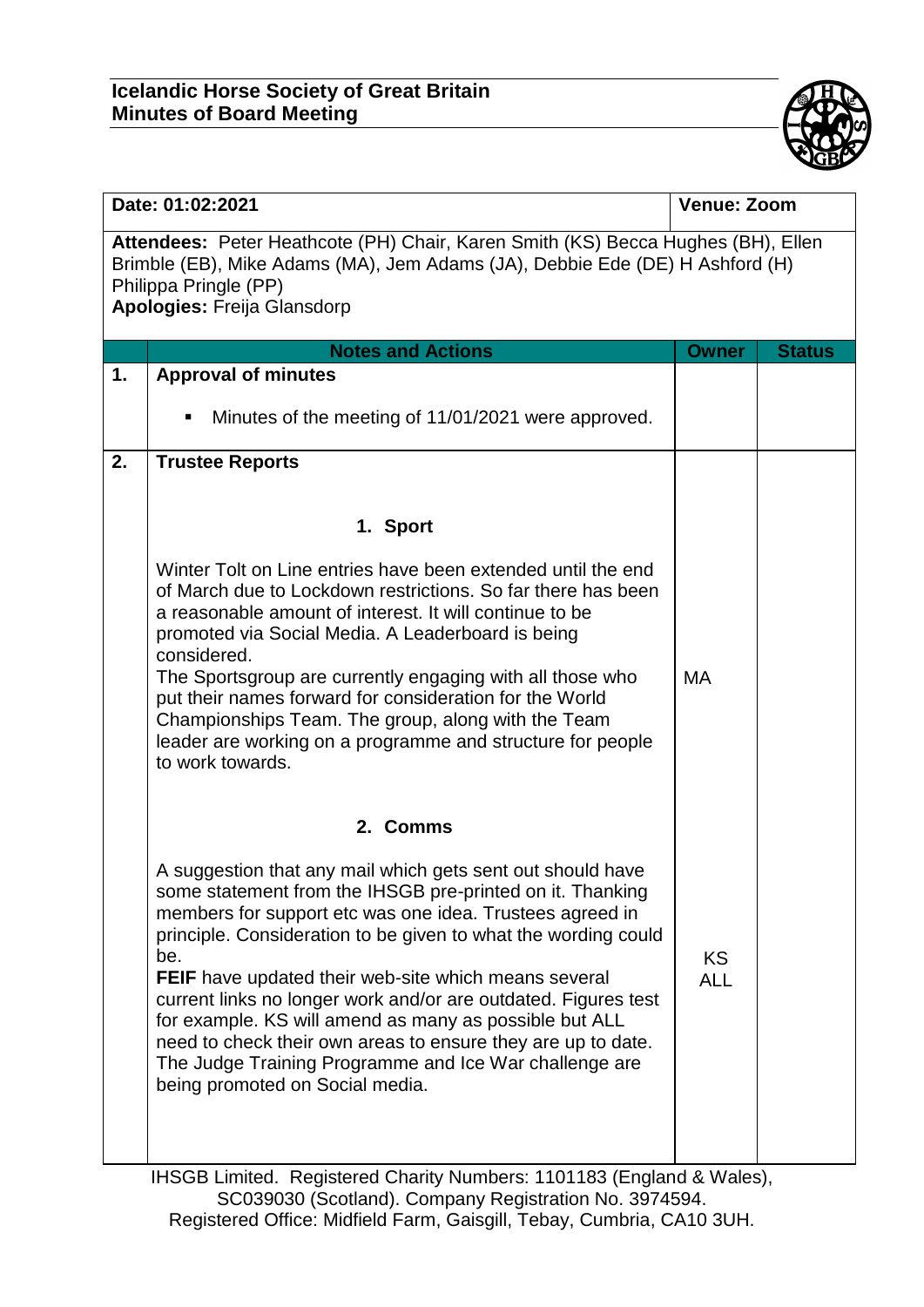

| 3. Education                                                                                                                                                                                                                                                                                                                                                                                                                                                                                                        |           |  |
|---------------------------------------------------------------------------------------------------------------------------------------------------------------------------------------------------------------------------------------------------------------------------------------------------------------------------------------------------------------------------------------------------------------------------------------------------------------------------------------------------------------------|-----------|--|
| Working on the Ice War challenge. JA has been in touch with<br>an owner in the US who does extensive at liberty and<br>groundwork work with her horses. This person will compile<br>some videos which show what can be achieved in a limited<br>space. Once these are received the first Ice War challenge<br>will go live.<br>4. Finance and Secretarial                                                                                                                                                           | JA        |  |
| A member has enquired whether Life Membership of the<br>Society can be obtained. It is difficult to put a price on this but<br>will be further discussed at the next meeting when Trustees<br>have had some time to consider it.                                                                                                                                                                                                                                                                                    | All       |  |
| 5. Breeding                                                                                                                                                                                                                                                                                                                                                                                                                                                                                                         |           |  |
| Dates for a FIZO assessment were published in Sleipnir. The<br>assessment can be either ridden or conformation only.<br>Currently waiting to see what the response is.<br>After another 'push' on Social media a decision will be made<br>on what webinars will be held.                                                                                                                                                                                                                                            | EB        |  |
| 6. Studbook<br>A difficult situation following the very sad accident at Liege<br>where two horses destined for the UK had to be destroyed.<br>The horses had already been 'marked' by World Fengur as<br>being in the UK. FG in conversation with World Fengur as to<br>how to proceed with registration/death or otherwise.<br>The DNA lab is not operating. Samples can be sent to<br>Germany for testing but there are complexities with the new<br>Brexit regulations.                                          | <b>FB</b> |  |
| 7. Chair                                                                                                                                                                                                                                                                                                                                                                                                                                                                                                            |           |  |
| Web-site management renewal and security. A long<br>discussion took place around the safety and security of<br>the web-site. Concerns were raised over the personal<br>security of Trustees and the general 'safety' of the<br>web-site. There is a vast amount of information within it<br>which needs to be adequately protected. The contract<br>with the current supplier ends at the end of March and<br>a decision needs to be made whether to renew with<br>the contractor (with whom there are some current | JA        |  |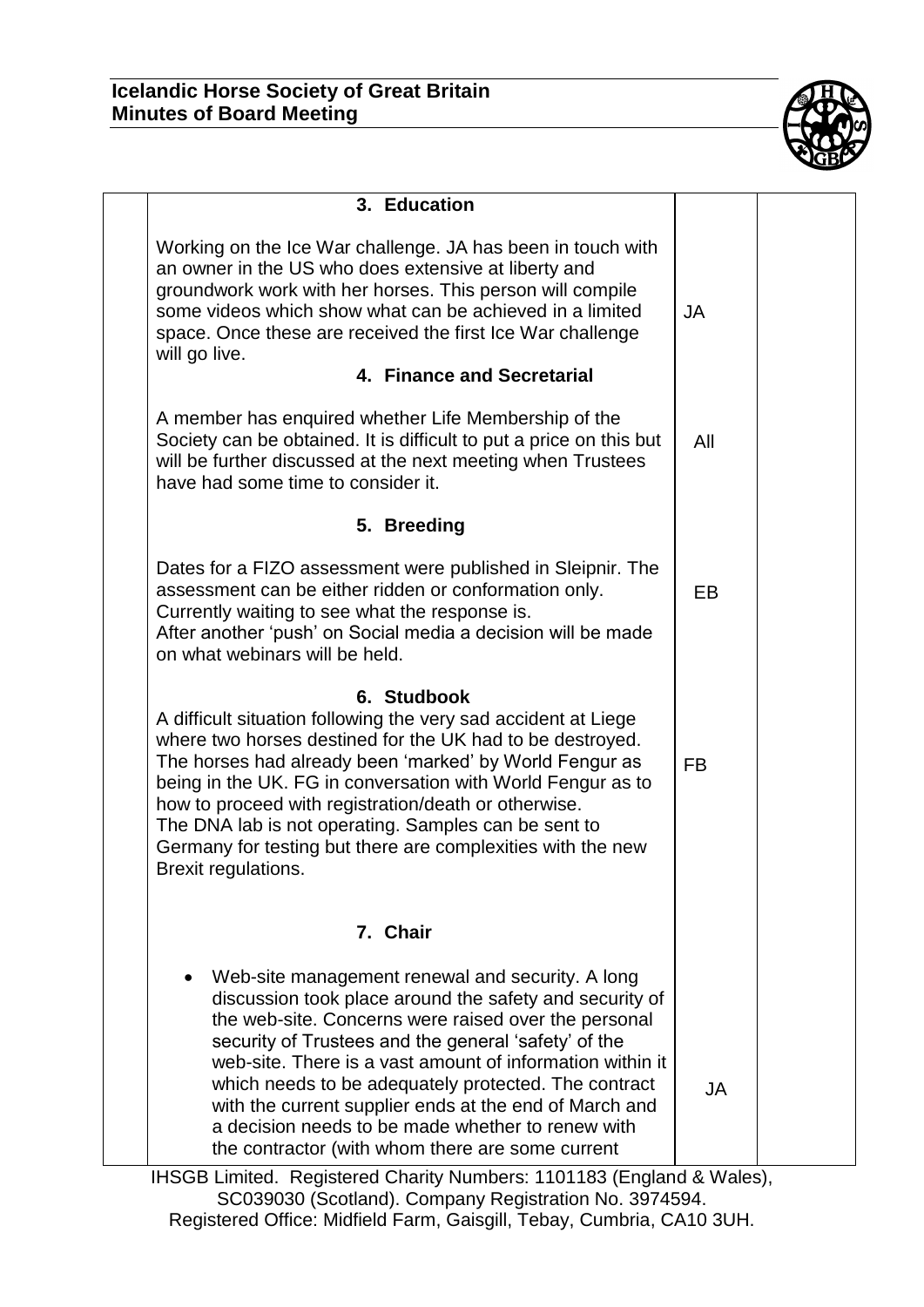